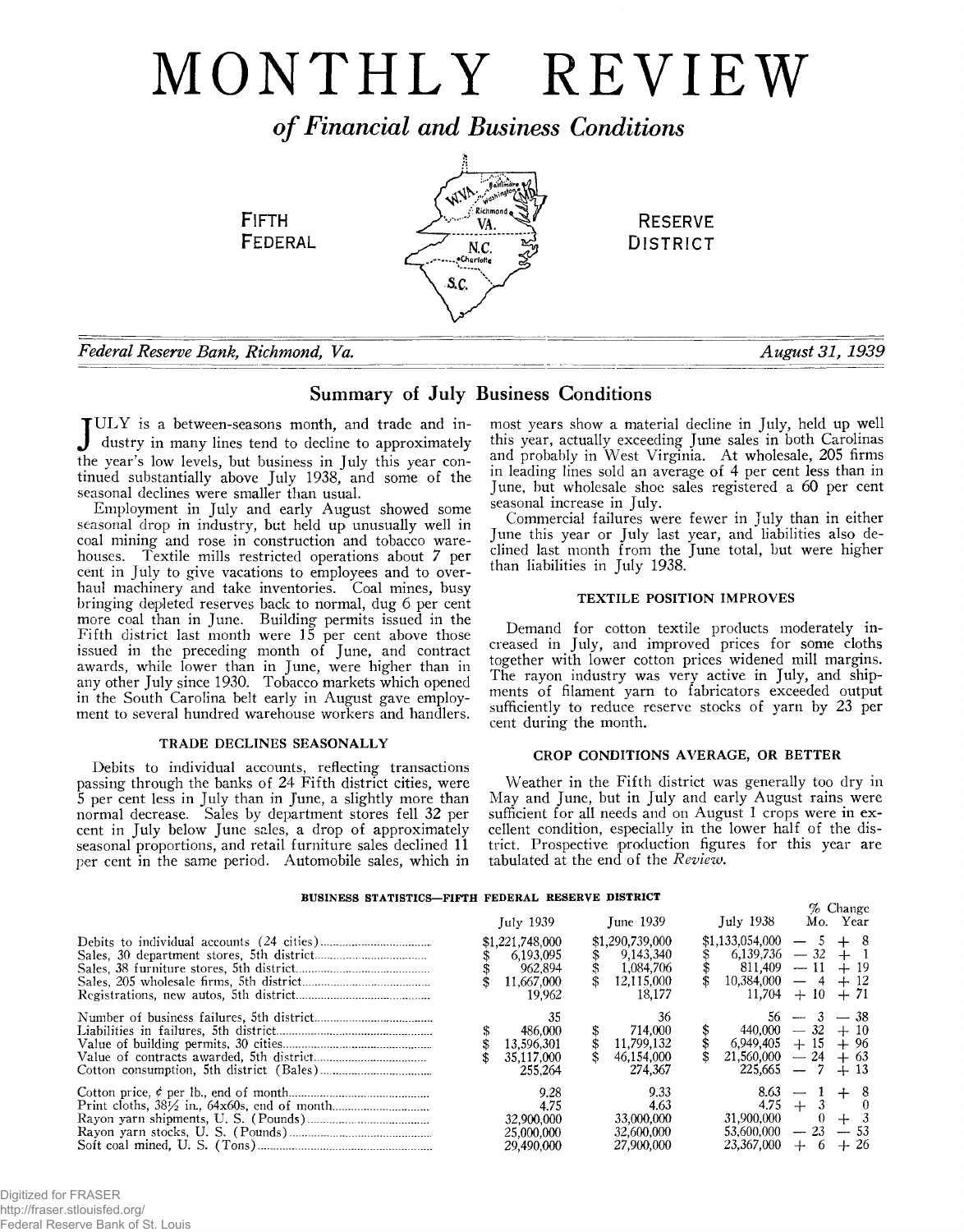### RESERVE BANK OPERATIONS

Between July 15 and August 15, 1939, there was a seasonal increase in circulation of Federal Reserve notes incident to opening of auction tobacco markets in the South Carolina belt. Increases in member bank reserve deposits and in the Reserve bank's cash reserves also occurred, but earning assets declined, chiefly due to maturity of short term Treasury bills on which earnings were negligible.

#### **RESERVE BANK STATEMENT ITEMS**

**Fifth District**

|                                                                                                                                                    | 000                                       | omitted                                  |                                     |
|----------------------------------------------------------------------------------------------------------------------------------------------------|-------------------------------------------|------------------------------------------|-------------------------------------|
| <b>ITEMS</b>                                                                                                                                       | Aug. 15                                   | July 15                                  | Aug. 15                             |
|                                                                                                                                                    | 1939                                      | 1939                                     | 1938                                |
| Discounts held $\dots\dots\dots\dots\dots\dots\dots$<br>Foreign loans on gold<br>Open market paper<br>Industrial advances<br>Government securities | 560<br>\$<br>87<br>23<br>1.067<br>137,064 | s<br>525<br>87<br>24<br>1.153<br>140.527 | 919<br>\$<br>23<br>1.479<br>127.224 |
| Total earning assets                                                                                                                               | \$138.801                                 | \$142,316                                | \$129,645                           |
| Circulation of Fed. Res. notes                                                                                                                     | 202.007                                   | 196,706                                  | 195.186                             |
| Members' reserve deposits                                                                                                                          | 257.993                                   | 243.945                                  | 223.113                             |
| Cash reserves                                                                                                                                      | 377.097                                   | 364,133                                  | 339,717                             |
| Reserve ratio                                                                                                                                      | 74.01                                     | 72.16                                    | 73.52                               |

# LOANS AND INVESTMENTS RISE

Forty-one reporting member banks in 12 Fifth district cities reported moderate increases in loans and investments between July 12 and August 9 this year, and on the latter date both items were substantially larger than on August 10 last year. Reserve balances and demand deposits also rose during the past month, and on August  $9$  were far above figures a year ago.

# **SELECTED ITEMS— 41 REPORTING BANKS**

| <b>Fifth District</b>                                                           |                      |                      |                      |  |
|---------------------------------------------------------------------------------|----------------------|----------------------|----------------------|--|
|                                                                                 | 000 omitted          |                      |                      |  |
| <b>ITEMS</b>                                                                    | Aug. 9<br>1939       | July 12<br>1939      | Aug. $10$<br>1938    |  |
| Loans & discounts $\ldots, \ldots, \ldots, \ldots$<br>Investments in securities | \$245,316<br>431.633 | \$241.625<br>427.173 | \$229.385<br>377.223 |  |
| Reserve bal. with $F$ . R. Bank                                                 | 169.311<br>20.411    | 156.071              | 147.415<br>18.425    |  |
| Cash in vaults $\ldots, \ldots, \ldots, \ldots, \ldots$<br>Demand deposits      | 494.508              | 21.631<br>488.948    | 439.826              |  |
| Time deposits<br>Money<br>$borrowed$                                            | 200.308              | 200.133              | 198.683<br>∩         |  |

# MUTUAL SAVINGS SHOW SUMMER DECLINE

Deposits in 10 mutual savings banks in Baltimore decreased from \$220,303,545 on June 30 to \$219,774,904 on July 31, but on the latter date exceeded deposits totaling \$217,975,431 on July 31, 1938. A small decline in mutual savings banks deposits usually occurs in July because of vacation withdrawals.

# FAILURES AND LIABILITIES DECLINE

Commercial insolvencies for the Fifth district and the United States were reported by *Dun & Bradstreet* as follows:

|                     | Number of Failures |       |             | Total Liabilities |
|---------------------|--------------------|-------|-------------|-------------------|
| <b>PERIODS</b>      | District U.S.      |       | District    | U.S.              |
| $July 1939  \dots $ | -35                | 917   | \$486.000   | \$14,150,000      |
| June $1939$         | 56                 | 952   | 714,000     | 11,609,000        |
| July $1938$         | 56                 | 1.038 | 440,000     | 14.761.000        |
| $7$ months, $1939$  | 366                | 7.480 | \$4,151,000 | \$107,833,000     |
| 7 Months, $1938$    | 374                | 8,099 | 5,174,000   | 153,733,000       |

# EMPLOYMENT BETTER THAN SEASONAL

Changes in employment probably about offset each other in July, whereas usually some net decrease occurs.

Industrial employment declined moderately in July and early August, many plants having reduced hours or closed a few days for inventory taking and machinery overhauling.

Coal mining, at a low level in mid-summer in most years, continued near the winter scale in July because of

Digitized for FRASER http://fraser.stlouisfed.org/ Federal Reserve Bank of St. Louis the necessity for rebuilding reserve stocks which were depleted in April and May.

Opening of tobacco markets in South Carolina and border North Carolina towns gave seasonal employment to several hundred warehouse workers, and the demand for construction workers continued to expand.

The following figures, compiled for the most part by the Bureau of Labor Statistics, show the trends of employment and payrolls in the Fifth district from June to July:

|                                                                        | Percentage change from<br>June 1939 to July 1939            |                                                            |
|------------------------------------------------------------------------|-------------------------------------------------------------|------------------------------------------------------------|
| <b>STATES</b>                                                          | In number In amount<br>on payroll of payroll                |                                                            |
| Dist. of Columbia<br>West Virginia<br>North Carolina<br>South Carolina | $+. 0.8$<br>$-3.2$<br>$-0.1$<br>$-0.5$<br>$+ 1.9$<br>$-0.2$ | $+$ 0.8<br>$-3.5$<br>$-0.6$<br>$-6.9$<br>$+2.8$<br>$+ 0.1$ |

#### DEBITS FALL MORE THAN SEASONALLY

Debits to depositors' accounts in 24 Fifth district cities in July declined 5 per cent from June figures, a seasonal decrease but of slightly larger proportions than usual. All 24 cities declined except Lynchburg, Raleigh, Greenville and Spartanburg. In comparison with July 1938 debits, those for July 1939 rose an average of 8 per cent, all cities increasing except five.

## **DEBITS TO INDIVIDUAL ACCOUNTS Fifth District**

|                         |               |         | 000          | omitted |              |                                            |                                                     |
|-------------------------|---------------|---------|--------------|---------|--------------|--------------------------------------------|-----------------------------------------------------|
| 24 CITIES               | July<br>1939  |         | June<br>1939 |         | July<br>1938 | Month                                      | % of Change<br>Year                                 |
| Maryland                |               |         |              |         |              |                                            |                                                     |
| Baltimore<br>.          | \$<br>346,938 | \$      | 368,367      | \$      | 324,984      | -6<br>—                                    | ┿<br>-7                                             |
| Cumberland<br>.         |               | 8,878   | 8.837        |         | 7.950        | 0                                          | $+12$                                               |
| Hagerstown<br>.         |               | 8,962   | 9,223        |         | 9.099        | 3                                          | $\overline{\mathbf{2}}$                             |
| Dist. of Col.           |               |         |              |         |              |                                            |                                                     |
| Washington              | 266,293       |         | 294.531      |         | 242,216      | $-10$                                      | $+10$                                               |
| <b>Virginia</b>         |               |         |              |         |              |                                            |                                                     |
| Danville<br>.           |               | 7.380   | 7,525        |         | 7.560        | $-2$                                       | $-2$                                                |
| Lynchburg               | 15.380        |         | 13.823       |         | 15.797       | $+11$                                      | $-3$                                                |
| Newport News            |               | 9,023   | 9.794        |         | 7.701        | $-8$                                       | $+17$                                               |
| Norfolk<br>.            |               | 48.264  | 50,629       |         | 43.230       | — 5                                        | $+12$                                               |
| Portsmouth              |               | 4,072   | 4.671        |         | 4.225        | $-13$                                      | $\overline{\mathbf{4}}$<br>$\overline{\phantom{0}}$ |
| Richmond.<br>.          | 143.081       |         | 148.304      |         | 136.686      | -4<br>$\equiv$                             | $+5$                                                |
| Roanoke<br>.            | 25,853        |         | 26.784       |         | 23,602       | $\equiv$<br>- 3                            | $+10$                                               |
| West Virginia           |               |         |              |         |              |                                            |                                                     |
| Charleston              | 45,197        |         | 46.403       |         | 46,226       | -3<br>-                                    | - 2                                                 |
| Huntington              |               | 15.440  | 15.761       |         | 14,442       | $\equiv$<br>$\boldsymbol{2}$               | $+7$                                                |
| Parkersburg<br>$\cdots$ |               | 10.145* | $9,756*$     |         | .            | $+$<br>$\frac{4}{3}$                       | $\ddot{\phantom{0}}$                                |
| North Carolina          |               |         |              |         |              |                                            |                                                     |
| Asheville               | 11,810        |         | 12,106       |         | 11.308       | $\boldsymbol{2}$<br>—                      | $+4$                                                |
| Charlotte               | 59,292        |         | 60.558       |         | 50,616       | $\boldsymbol{2}$<br><u></u>                | $+17$                                               |
| Durham $\ldots \ldots$  | 29.503        |         | 32.033       |         | 27.936       | 8<br>-                                     | $+6$                                                |
| Greensboro<br>1.1.1.7   |               | 18.430  | 19.612       |         | 15,494       | 6<br>--                                    | $+19$                                               |
| Raleigh                 |               | 41,713  | 40.438       |         | 38,628       | -3<br>$+$                                  | $\boldsymbol{8}$<br>$\hspace{0.1mm} +$              |
| Wilmington              | 10.373        |         | 11.386       |         | 9.894        | 9<br>--                                    | $\frac{5}{7}$<br>$^{+}_{+}$                         |
| Winston-Salem           | 37.257        |         | 39.689       |         | 34,772       | $\equiv$<br>6                              |                                                     |
| South Carolina          |               |         |              |         |              |                                            |                                                     |
| Charleston              |               | 15,757  | 17.987       |         | 15,003       | $-12$                                      | $+5$                                                |
| Columbia<br>.           | 24.901        |         | 25.322       |         | 22,654       | $\boldsymbol{2}$<br>—                      | $+10$                                               |
| Greenville<br>.         |               | 18,298  | 17.718       |         | 15,095       | 3<br>⊹                                     | $+21$                                               |
| Spartanburg<br>$\cdots$ |               | 9,653   | 9,238        |         | 7,936        | $\bf{4}$                                   | $+22$                                               |
| District Totals         | \$1,221,748   |         | \$1,290,739  |         | \$1,133,054  | $\overline{5}$<br>$\overline{\phantom{0}}$ | $+8$                                                |

Note: Parkersburg, W. Va., not included in totals.

#### **AUTOMOBILE SALES LARGE**

Sales of new automobiles in the Fifth district held up better than seasonally in July and continued far above sales in the corresponding period last year. West Virginia's apparent gain of 155 per cent in July 1939 is not accurate, since it contains many registrations which were filed but could not be cleared in June. Combined registrations in that state for June and July show an increase of 55 per cent over figures for the same two months last year. Total sales in the district in the first seven months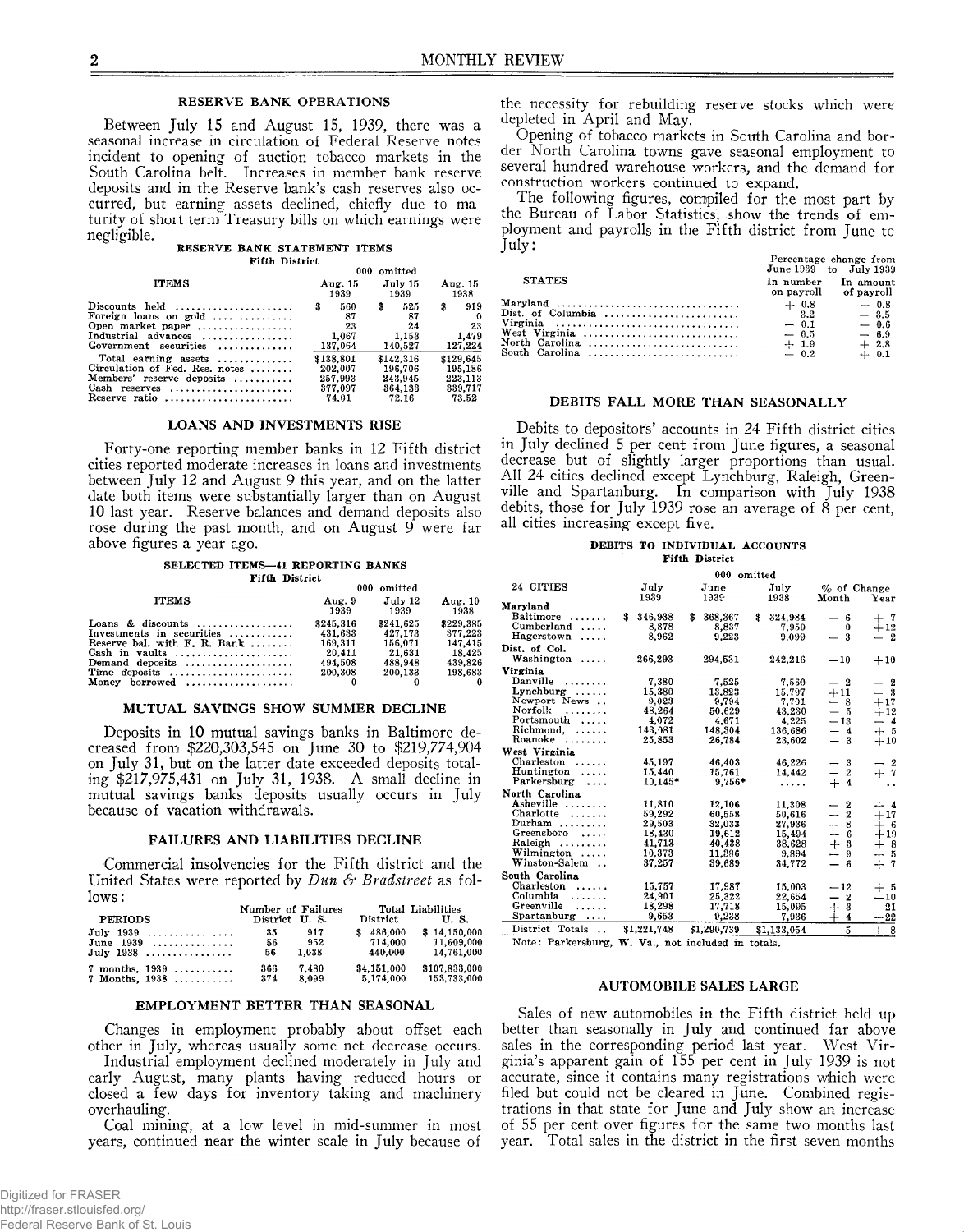of 1939 were exactly 50 per cent greater than sales in the first seven months of 1938. The following registration figures for new cars were furnished by *R. L. Polk & Co* of Detroit:

**REGISTRATION OF NEW PASSENGER CARS— NUMBER**

| <b>STATES</b>            | . July<br>1939 | July<br>1938 | oſ,<br>Change | 1939    | 7 Months 7 Months<br>1938 | %<br>Change |
|--------------------------|----------------|--------------|---------------|---------|---------------------------|-------------|
| Maryland                 | 3,330          | 2.214        | -50<br>┷      | 23.976  | 15.799                    | $+52$       |
| Dist. of Col. $\ldots$   | 2.095          | 1.413        | 48<br>┷       | 16.170  | 10.712                    | $+51$       |
| Virginia<br>.            | 3.797          | 2.435        | 56<br>┶       | 25.853  | 18,901                    | $+37$       |
| West Va. $\dots$ .       | $3.393*$       | 1,332        | $+155$        | 13,939  | 10.123                    | $+38$       |
| No. Carolina<br>$\cdots$ | 4.928          | 3.094        | $+59$         | 27.347  | 17.774                    | $+54$       |
| So. Carolina<br>$\cdots$ | 2,419          | 1.216        | $+99$         | 15,330  | 8.480                     | $+81$       |
| District<br>.            | 19.962         | 11.704       | 71            | 122,615 | 81.789                    | $+50$       |

**\* West Virginia figures for July 1939 contain a large number of regis-trations which were filed but not cleared in June.**

## CONSTRUCTION CONTINUES STRONG

Building permits issued in 30 cities in July totaling  $$13,596,301$  showed increases of 15 per cent over  $$11,$ -799,132 in June this year and 96 per cent over \$6,949,405 in July last year, 19 of the 30 cities reporting higher figures last month than a year ago. Washington led in July 1939 valuation with \$6,255,495, Huntington was second with \$1,933,967, and Richmond third with \$1,- 492,656.

Contracts awarded in the district in July totaling \$35,- 117,000 were 24 per cent less than awards of \$46,154,000 in June 1939, but 63 per cent above \$21,560,000 in July 1938 awards. Figures collected by the *F. W . Dodge Corporation* by states for July 1939 and 1938 on construction contracts awarded are as follows:

**BUILDING CONTRACTS AWARDED**

| <b>STATES</b>                                     | <b>July 1939</b> | July 1938    | $\%$ Change |
|---------------------------------------------------|------------------|--------------|-------------|
| $Maryland \ldots, \ldots, \ldots, \ldots, \ldots$ | \$6.024.000      | \$5.183.000  | $+16$       |
| Dist of Col. $\ldots$                             | 5.871.000        | 2.395.000    | $+145$      |
| Virginia                                          | 8.814.000        | 7.120.000    | $+ 24$      |
| West Virginia                                     | $6.137.000*$     | 1.799.000*   | $+241$      |
| North Carolina $\ldots \ldots \ldots \ldots$      | 7.014.000        | 2.932.000    | $+139$      |
| South Carolina                                    | 2.076.000        | 2,382,000    | $-13$       |
| Fifth District                                    | \$35,936,000     | \$21,811,000 | $+ 65$      |
| * Includes some contracts outside Fifth district. |                  |              |             |

#### RESTOCKING AIDS COAL OUTPUT

In order to rebuild stocks of coal which were depleted during the April and May shut-down, mines in July continued to produce more coal than was consumed. Production of 29,490,000 net tons of bituminous coal in July 1939 was 5.7 per cent above June output of 27,900,000 tons and 26.2 per cent above July 1938 tonnage of 23,- 367,000 tons. In this calendar year to July 31, production of 190,747,000 tons exceeded 174,001,000 tons last year by 9.6 per cent.

Shipments of coal through Hampton Roads ports were relatively large in June and July, and total shipments this calendar year to August 12 amounted to 11,075,675 tons, against 9,966,447 tons shipped to the same date last year.

# POSITION OF COTTON TEXTILES IMPROVED

A seasonal reduction in textile mill operations in July in combination with increased demand for many textile products improved the position of the industry. Some increases in prices of several constructions occurred in July, and the entire list was firmly maintained. Cotton prices declined and widened mill margins from 9.84 cents in June to 10.52 cents in July. At the end of the 1938-1939 cotton season, mill sales of cloth and yarn were running about equal to output, with stocks of cotton textiles in channels of distribution comparatively small. Neither retailers nor wholesalers are disposed to increase stocks

Digitized for FRASER http://fraser.stlouisfed.org/ Federal Reserve Bank of St. Louis materially, depending instead on frequent buying for immediate needs.

Consumption of cotton by states in the Fifth district in July 1939, June 1939, and July 1938, in bales, is shown below: **COTTON CONSUMPTION**

# **Fifth District — Bales— MONTHS No. Carolina So. Carolina Virginia District July 1939 ........................... 143,266 100,757 11,241 255,264 June 1939 ........................... 147,640 117,442 9,285 274,367 July, 1938 ........................... 119,305 93,542 12,818 225,665 7 Months, 1939 ................... 1,066,2,66 805,797 78,790 1,950,853 7 Months, 1938 ................... 820,600 630,075 76,636 1,527,311**

# LARGE RAYON DELIVERIES EXCEED PRODUCTION

Shipments of rayon filament yarn to domestic consumers in July totaled 32,900,000 pounds as compared with 33,000,000 pounds shipped in June and 31,900,00 pounds in July 1938, according to figures given in the August issue of *Rayon Organon.* Shipments in July materially exceeded production, and manufacturers' stocks of yarns declined from 32,600,000 pounds to 25,000,000 pounds during the month. On July 31, 1938, stocks totaled 53,- 600,000 pounds. One of the large rayon producers has been tied up since August 5 by a strike, thus further constricting an already tight yard market. *Rayon Organon* attributes the active demand for rayon yarn to  $(1)$  a seasonal upswing in fabricators' mill activity, (2) the current silk price situation, and (3) an improved outlook for general business for the remainder of this year.

## COTTON PRICES EASIER

Spot cotton prices on 10 Southern markets were lower between the middle of July and the middle of August than in the preceding month, the price tension created in June having been relaxed by withdrawal of approximately 400,000 bales of cotton from Government loan stocks. In recent weeks the average price for middling grade upland cotton dropped from 9.58 cents per pound on June 23 to 8.95 cents on August 18, the latest date for which official quotations are available.

The first condition report on the 1939 crop estimated probable yield at 11,412,000 equivalent 500-lb. bales, a decline of 4.4 per cent below 1938 production of 11,943,- 000 bales, but substantially above combined domestic and export takings of cotton during the 1938-1939 year. In addition, the new crop faces a carry-over of 13,032,611 bales of cotton in the United States from earlier crops, but if plans for exporting cotton can be carried out the pressure of the surplus may be materially lightened. In the Fifth district, production estimates for 1939 are much higher than last year's production, actual figures being shown elsewhere in this *Review,.*

# **COTTON CONSUMED AND ON HAND**

**(Bales)**

|                                                                        | July<br>1939          | July<br>1938           | This Year Last Year | Year Ended Aug. 1      |
|------------------------------------------------------------------------|-----------------------|------------------------|---------------------|------------------------|
| Fifth district states:<br>Cotton consumed                              | 255.264               | 225.665                | 3,299,472           | 2.822.601              |
| Cotton growing states:<br>Cotton consumed<br>Cotton on hand July 31 in | 442,138               | 381.164                | 5,813,404           | 4.880.644              |
| Consuming establishments<br>Storage $\&$ compresses $\ldots$           | 681,708<br>11.586.745 | 1.036.748<br>9.569,117 | .<br>.              | 1.1.1.1.1              |
| United States:                                                         |                       |                        |                     | .                      |
| Cotton consumed                                                        | 521.405               | 448.453                | 6.860,246           | 5,747,978              |
| Cotton on hand July 31 in<br>Consuming establishments                  | 861,656               | 1.262.532              | .                   | $\cdots \cdots \cdots$ |
| Storage $\&$ compresses $\ldots$                                       | 11.620.955            | 9.645.907              | .                   | .                      |
| Exports of cotton $\dots\dots\dots\dots$                               | 106.531               | 195.706                | 3,326,840           | 5,598,415              |
| Spindles active. U. S. $\ldots$                                        | 21,915,363 21,915.394 |                        |                     |                        |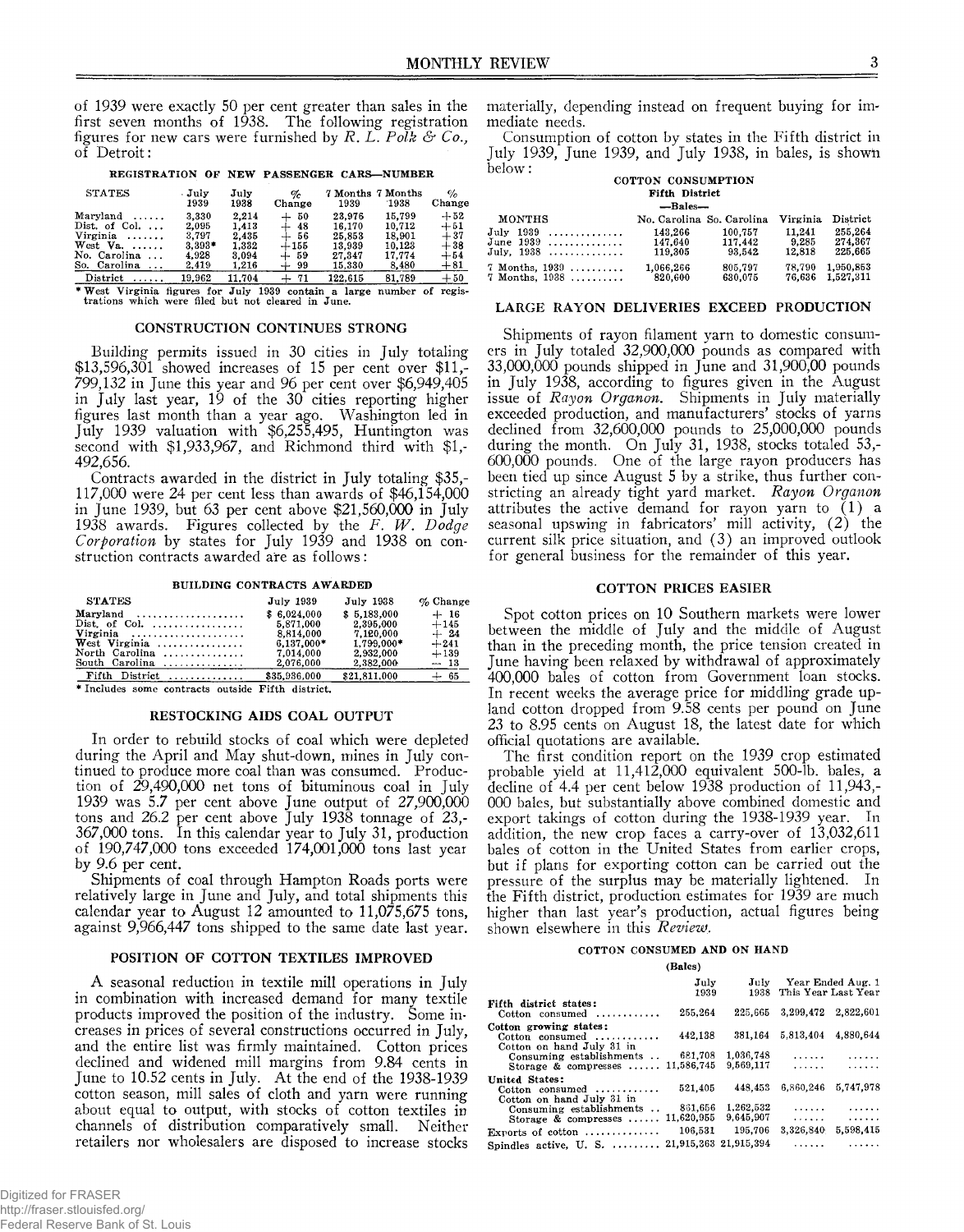**LINES**

# AU CTION TOBACCO MARKETS OPEN

Tobacco markets in South Carolina and border towns in North Carolina opened on August 3. While official averages have not been issued, unofficial figures indicate that prices were approximately 26 per cent below opening prices in 1938. However, farmers turned few tickets, and on the whole appeared to feel that prices were as high as could be expected. If the present relation of 1939 and 1938 prices holds during the season, gross receipts by growers of tobacco will probably exceed last year's receipts, since the 1939 crop in the Fifth district is forecast 33 per cent above the 1938 yield, while opening prices were down less than that figure. Some improvement in prices was registered in August in the Carolinas over those paid in July in Georgia and Florida.

# TOBACCO MANUFACTURING DECLINES SEASONALLY

The Bureau of Internal Revenue report shows tobacco products manufactured in July 1939 and 1938. As usual, all figures for last month were lower than corresponding figures for June 1939, but cigarette and cigar production exceeded production in July last year.

#### **TOBACCO PRODUCTS MANUFACTURED**

|                                                                                      | July 1939                     | July 1938 % Change            |              |
|--------------------------------------------------------------------------------------|-------------------------------|-------------------------------|--------------|
| Smoking & chewing<br>$tobacco.$ pounds $\ldots \ldots$                               | 23.674.676                    | 24.812.074                    | $-5$         |
| $C \text{igareftes}, \text{ number} \dots \dots$<br>Cigars. number $\dots\dots\dots$ | 14,259,801,810<br>427.533.137 | 13,784,357,840<br>420.510.372 | $+3$<br>$+2$ |
| $Snuff.$ pounds                                                                      | 2.571.218                     | 2.731.960                     | $-6$         |

## RETAIL AND WHOLESALE TRADE

#### **DEPARTMENT STORE TRADE**

|                                                                                                                                      | Net Sales<br>July 1939<br>comp. with<br>July<br>1938 | Net Sales<br>Jan. 1 to date<br>compared with<br>same period<br>last year                                                    | Stocks<br>July 31, 1939<br>compared with<br>July<br>June<br>1938<br>1939                        | Ratio July<br>collections<br>to accounts<br>outstanding<br>July 1 |
|--------------------------------------------------------------------------------------------------------------------------------------|------------------------------------------------------|-----------------------------------------------------------------------------------------------------------------------------|-------------------------------------------------------------------------------------------------|-------------------------------------------------------------------|
| Richmond $(3)$<br>Baltimore $(8)$<br>Washington $(6)$ .<br>Other Cities (13)<br>District $(30)$ .                                    | $-15$<br>$+$ $\sqrt{7}$<br>$+1.0$<br>$+2.9$          | $\begin{array}{r} + \phantom{0}2.4 \ + \phantom{0} .7 \ + \phantom{0}4.0 \ + \phantom{0}3.8 \ + \phantom{0}2.6 \end{array}$ | $+7.5$<br>$- 0.5$<br>$-6.1$<br>$-13.4$<br>$+2.8$<br>$-5.9$<br>$+10.2 - 6.2$<br>$+1.0$<br>$-7.9$ | 31.0<br>32.8<br>27.2<br>27.2<br>29.5                              |
| Same stores by<br>states, with 28<br>stores added:<br>Virginia $(13)$<br>West Va. $(10)$ .<br>No. Carolina (8).<br>So. Carolina (12) | $^{+~1.6}_{+~2.2}$<br>$+1.9$<br>$+ 6.7$              | $+ 3.0$<br>$+ 1.9$<br>$-$ .2<br>$+16.4$                                                                                     | $\cdots$<br>$\cdots$<br>$\cdots$<br>$\cdots$<br>$\cdots$<br>$\cdots$<br>$\cdots$<br>$\cdots$    | $\cdots$<br>$\cdots$<br>$\cdots$<br>$\cdots$                      |

#### **RETAIL FURNITURE SALES**

| <b>STATES</b>                               |       | % Change in Sales, July and 7 Months 1939<br>Compared with Compared with<br>July 1938 7 Months 1938 |
|---------------------------------------------|-------|-----------------------------------------------------------------------------------------------------|
| Maryland, $10$ stores                       | $+18$ | $+3$                                                                                                |
| Dist. of Col., 7 stores                     | $+18$ | $+4$                                                                                                |
| Virginia, 10 stores                         | $+13$ | $+10$                                                                                               |
| North Carolina, 3 stores                    | $+9$  | $+9$                                                                                                |
| South Carolina, 7 stores                    | $+20$ | $+22$                                                                                               |
| District, $38 \text{ stores}^* \dots \dots$ | $+19$ | $+ 7$                                                                                               |
| Individual cities:                          |       |                                                                                                     |
| Baltimore, $10$ stores                      | $+18$ | $+3$                                                                                                |
| Columbia, $3$ stores                        | $+29$ | 0                                                                                                   |
| $Richard, 5 stores  \dots$                  | $+4$  | $+3$                                                                                                |
| Washington, 7 stores                        | $+18$ | $+4$                                                                                                |
| * Totals include one W. Va. store.          |       |                                                                                                     |

#### **WHOLESALE TRADE, 205 FIRMS**

|                                                                                                                                                                                                                                                                          | July<br>1938                                                                                           | Net Sales<br>July 1939<br>compared with<br>June<br>1939                                           | July 31 June 30<br>1938                                                                           | $\operatorname{Stocks}$<br>July 31, 1939<br>compared with<br>1939                                       | Ratio July<br>collections<br>to accounts<br>outstanding<br>July 1    |
|--------------------------------------------------------------------------------------------------------------------------------------------------------------------------------------------------------------------------------------------------------------------------|--------------------------------------------------------------------------------------------------------|---------------------------------------------------------------------------------------------------|---------------------------------------------------------------------------------------------------|---------------------------------------------------------------------------------------------------------|----------------------------------------------------------------------|
| Auto Supplies $(9)$<br>Shoes $(5)$<br>Drugs $(11)$<br>Dry Goods $(8)$<br>Electrical Goods (19).<br>Groceries $(66)$<br>Hardware $(18)$<br>Indus. Supplies $(11)$<br>Paper & Products (9)<br>Tobacco & Products (8)<br>$Miseellaneous (41) \ldots$<br>Average, 205 Firms. | $+13$<br>$+46$<br>$rac{+}{+}$ 5<br>$+47$<br>$+3$<br>$+14$<br>$+26$<br>$+$ 5<br>$+$ 5<br>$+$ 5<br>$+12$ | $-6$<br>$+60$<br>$-1$<br>$-14$<br>$-10$<br>$-5$<br>$-16$<br>$-5$<br>$-5$<br>$-10$<br>$-5$<br>$-4$ | $+11$<br>$+19$<br>$+1$<br>$-6$<br>$+27$<br>$+5$<br>$+ 6$<br>$-3$<br>$-12$<br>$-5$<br>$-3$<br>$+5$ | $^{+~2}_{+~27}$<br>$+2$<br>$-1 - 23$<br>-- 2<br>$+5$<br>$+10$<br>$-2$<br>$-1$<br>0<br>$-2$<br>$+$<br>-7 | 66<br>56<br>79<br>38<br>71<br>89<br>41<br>60<br>59<br>84<br>65<br>64 |

#### CROP FORECASTS

The following figures show forecasts of production based on August 1 conditions, compared with yields in 1938 and in the 10-year period 1928-1937, and percentage changes in acreage this year over or under 1938. Yield figures marked  $(+)$  were raised between July 1 and August 1, and those marked (— ) were lowered.

|                                  |                                | COTTON (BALES)               |               |                    |
|----------------------------------|--------------------------------|------------------------------|---------------|--------------------|
|                                  | $\%$ Change<br>Acreage         | Yield<br>1939                | Yield<br>1938 | Yield<br>1928-1937 |
| Virginia                         | $-15$                          | 20,000                       | 12,000        | 40,000             |
| North Carolina                   | $-11$                          | 489,000                      | 388,000       | 702.000            |
| South Carolina                   | 0                              | 810,000                      | 648.000       | 827,000            |
|                                  | WHEAT                          | (BUSHELS)                    |               |                    |
| Maryland                         | $-18$                          | 7,334,000                    | 9.420,000     | 8,419,000          |
| Virginia                         | $-10$                          | $7,946,000+$                 | 8,526,000     | 8,764,000          |
| West Virginia                    | $-10$                          | 2,030,000                    | 2,340,000     | 1,983,000          |
| North Carolina                   | - 10                           | 4,972,000                    | 5,440,000     | 4,496,000          |
| South Carolina                   | $+14$                          | 2,013,000                    | 1.771.000     | 1.054.000          |
|                                  | <b>CORN</b>                    | (BUSHELS)                    |               |                    |
| Maryland<br>.                    | $+1$                           | 17.710.000                   | 18,537,000    | 15,617,000         |
| Virginia                         | 0                              | $36,166,000 +$               | 34,775,000    | 32,225,000         |
| $\textbf{West}$ Virginia         | ┿<br>1                         | $13,978,000+$                | 12,640,000    | 12,384,000         |
| North Carolina                   | $\mathbf{1}$<br>-              | $48,360,000 +$               | 46,398,000    | 41,355,000         |
| South Carolina                   | — 5                            | $25,433,000+$                | 26,767,000    | 21,335,000         |
|                                  |                                | <b>OATS (BUSHELS)</b>        |               |                    |
| Maryland'                        | $+5$                           | 1,161,000                    | 1,312,000     | 1,364,000          |
| Virginia                         | $+10$                          | $2,020,000+$                 | 1,978,000     | 2,287,000          |
| West Virginia                    | — 15                           | 1,387,000                    | 1,806,000     | 2,218,000          |
| North Carolina                   | $+4$                           | 5,786,000                    | 5,566,000     | 3,906,000          |
| South Carolina                   | $+$ 7                          | 11,750,000                   | 10,648,000    | 8,488,000          |
|                                  |                                | HAY (TONS)                   |               |                    |
| Maryland                         | $+1$                           | $503,000 +$                  | 543,000       | 464,000            |
| Virginia                         | $+1$                           | $967,000+$                   | 1,138,000     | 916,000            |
| West Virginia                    | $+1$                           | 654,000                      | 802,000       | 645,000            |
| North Carolina                   | -1<br>$\overline{\phantom{0}}$ | 810,000                      | 863,000       | 654,000            |
| South Carolina                   | $+$<br>1                       | 447,000+                     | 431,000       | 338,000            |
|                                  |                                | IRISH POTATOES (BUSHELS)     |               |                    |
| $Maryland$                       | $-4$                           | $2,225,000-$                 | 2,990,000     | 3,257,000          |
| Virginia                         | 0                              | $7,031,000-$                 | 10,349,000    | 12,352,000         |
| West Virginia                    | - 3                            | $2,635,000+$                 | 2,720,000     | 3,109,000          |
| North Carolina<br>South Carolina | $+10$                          | $8.091.000 -$                | 8,690,000     | 8,028,000          |
|                                  | $+17$                          | 3,108,000                    | 2,784,000     | 2,476,000          |
|                                  |                                | SWEET POTATOES (BUSHELS)     |               |                    |
| Maryland                         | 0                              | $1,200,000-$                 | 1,040,000     | 1,156,000          |
| Virginia                         | 0                              | $4,080,000 +$                | 3,570,000     | 4,285,000          |
| North Carolina                   | $\mathbf{0}$                   | $8,910,000 +$                | 8,748,000     | 7,896,000          |
| South Carolina                   | $+5$                           | $6,900,000+$                 | 6,468,000     | 4,965,000          |
|                                  | <b>TOBACCO</b>                 | (POUNDS)                     |               |                    |
| Maryland<br>.                    | $+1$                           | $27,667,000+$                | 29,250,000    | 25,217,000         |
| Virginia                         | $+16$                          | $126,310,000 +$              | 98,906,000    | 98,075,000         |
| $\mathbf W$ est Virginia         | $-6$                           | $2.175,000 +$                | 2,208,000     | 3,400,000          |
| North Carolina                   | $+21$                          | $715,540,000+$               | 516,850,000   | 493,927,000        |
| South Carolina                   | $+20$                          | $118,750,000 -$              | 98,800,000    | 79,624,000         |
|                                  |                                | APPLES, COMMERCIAL (BUSHELS) |               |                    |
| Maryland                         |                                | 1,550,000                    | 1,419,000     | 1,331,000          |
| Virginia                         | $\ddot{\phantom{a}}$           | 7,800,000                    | 7,268,000     | 8,153,000          |
| West Virginia                    | $\ddot{\phantom{a}}$           | 4,000,000                    | 3,227,000     | 3,576,000          |
| North Carolina                   | . .                            | 580,000                      | 480,000       | 657,000            |
|                                  |                                | PEANUTS (POUNDS)             |               |                    |
| Virginia                         | $+5$                           | 181,500,000                  | 146,010,000   | 148,630,000        |
| North Carolina                   | $+5$                           | 285,200,000                  | 249,075,000   | 238,750,000        |
| South Carolina                   | $+ 6$                          | 10,875,000                   | 9,100,000     | 8,517,000          |

(Compiled August 21, 1939)